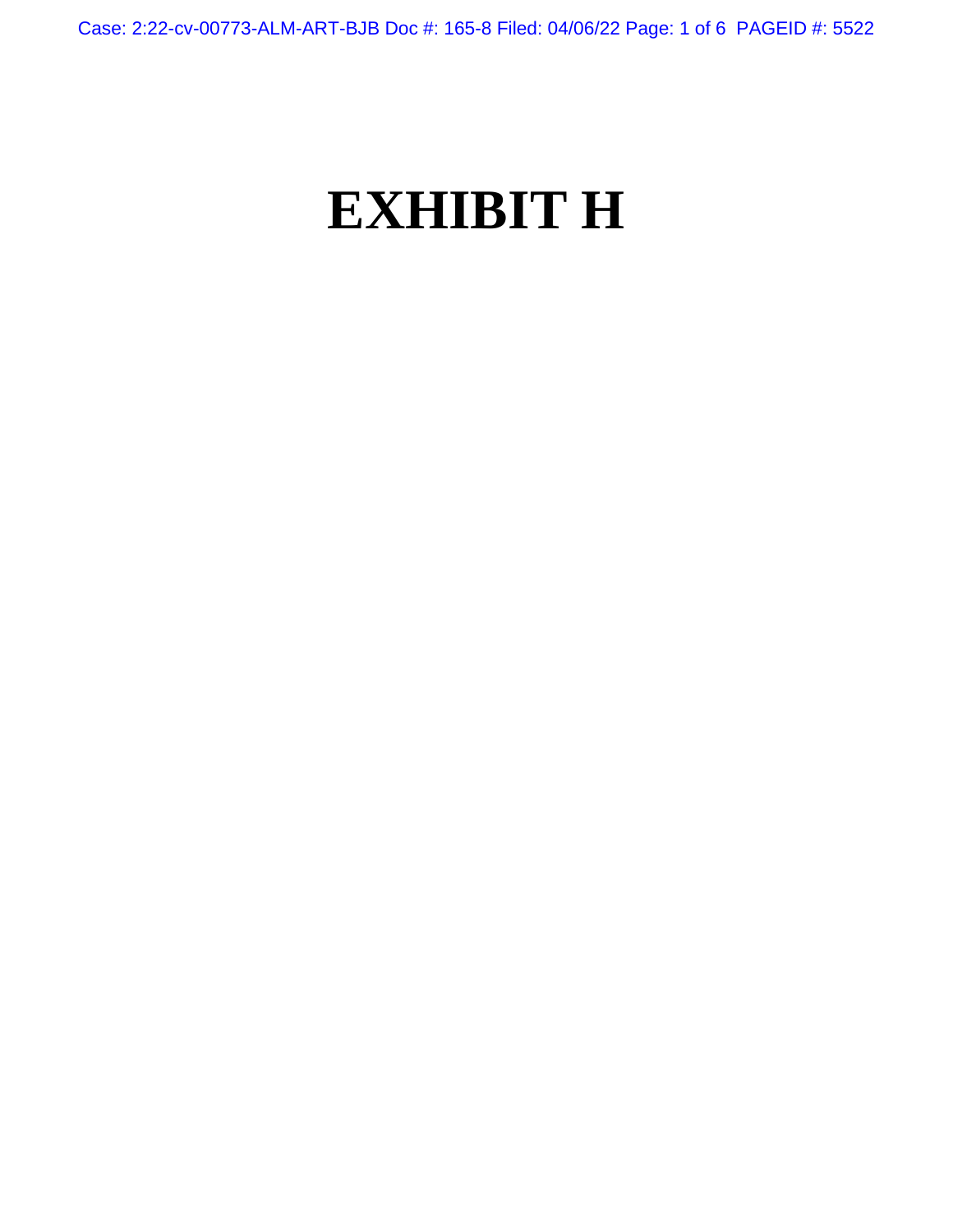# **Ohio Redistricting Commission - 3-28-2022 part 2**

**Co-chair Senator Vernon Sykes** [00:00:00] Have a presentation by the independent map drawn.

**Dr. Doug Johnson** [00:00:10] Co-chairs and members of the commission. We have an update for you, obviously. So we have been working through the challenges of the pairings first with the House and doing some geographic cleanup of county splits and compactness and things like that as much as we can, as we as we make those changes. At this point we have gone through, I believe, the entire state, except for the seven counties in the Northeast and made all of the House side improvements that we believe we can make in terms of avoiding pairings. And we have the proposal that everyone has for how to handle the seven counties that we've been looking through that and seeing what we're what we think works and doesn't work for us in that proposal. We've not yet implemented that. But but we're close (inaudible). And so we have not yet tackled the Senate issues to the degree possible. We've tried to keep those in mind as we work on the house, but we have not done any in-depth Senate work yet.

**Dr. Michael McDonald** [00:01:27] And I would just add that this has been a good exercise, not just for resolving incumbent bearings, but this has forced us to take another look at the map. And as we are resolving these incumbency pairings, I would say my impression is is that the overall character of the map is that is now splitting fewer counties, fewer local jurisdictions and is more compact. And its character

**Dr. Doug Johnson** [00:01:57] In to Sen. Huffman's point the other day, and I believe others are made it that Ohio has the most, some of the most complicated geographic challenges, certainly the most strict geographic rules and also the most complicated Senate rules for how this process is handled. So we are getting through this as fast as we can, but it is a slow process.

**Co-chair Senator Vernon Sykes** [00:02:22] What is your, what is your expectation to complete the incumbency issues in the House and the Senate?

**Dr. Doug Johnson** [00:02:35] It's probably still a couple of hours, at least. To the Senate, the Senate has (inaudible) having many fewer individuals that we need to address. But in addition to avoiding pairings, we also have the very tough issue of the percentage of the district triggering the assignment of numbers issue, which greatly complicates the process. And we won't know how much of a challenge we have there until we can run that analysis for the first time. So we're certainly a couple of hours away if it goes smoothly.

**Co-chair Senator Vernon Sykes** [00:03:16] Are there any questions or comments from members of the commission or any other additional suggestions at this particular time? We have a unified map that we are making adjustments to, edits to, suggestions and input from the commission as we move forward to our and to cross the finish line here. Yes, Senator Huffman.

**Senate President Matt Huffman** [00:03:39] Thank you, Mr. Co-Chair. So again, my job, I guess as the Senate caucus Republican caucus designee is to look at this from the Senate perspective. And I I think you just said what I'm about to say, but I have not seen what I'm going to say as a final Senate map, and there is no such animal at the moment, right?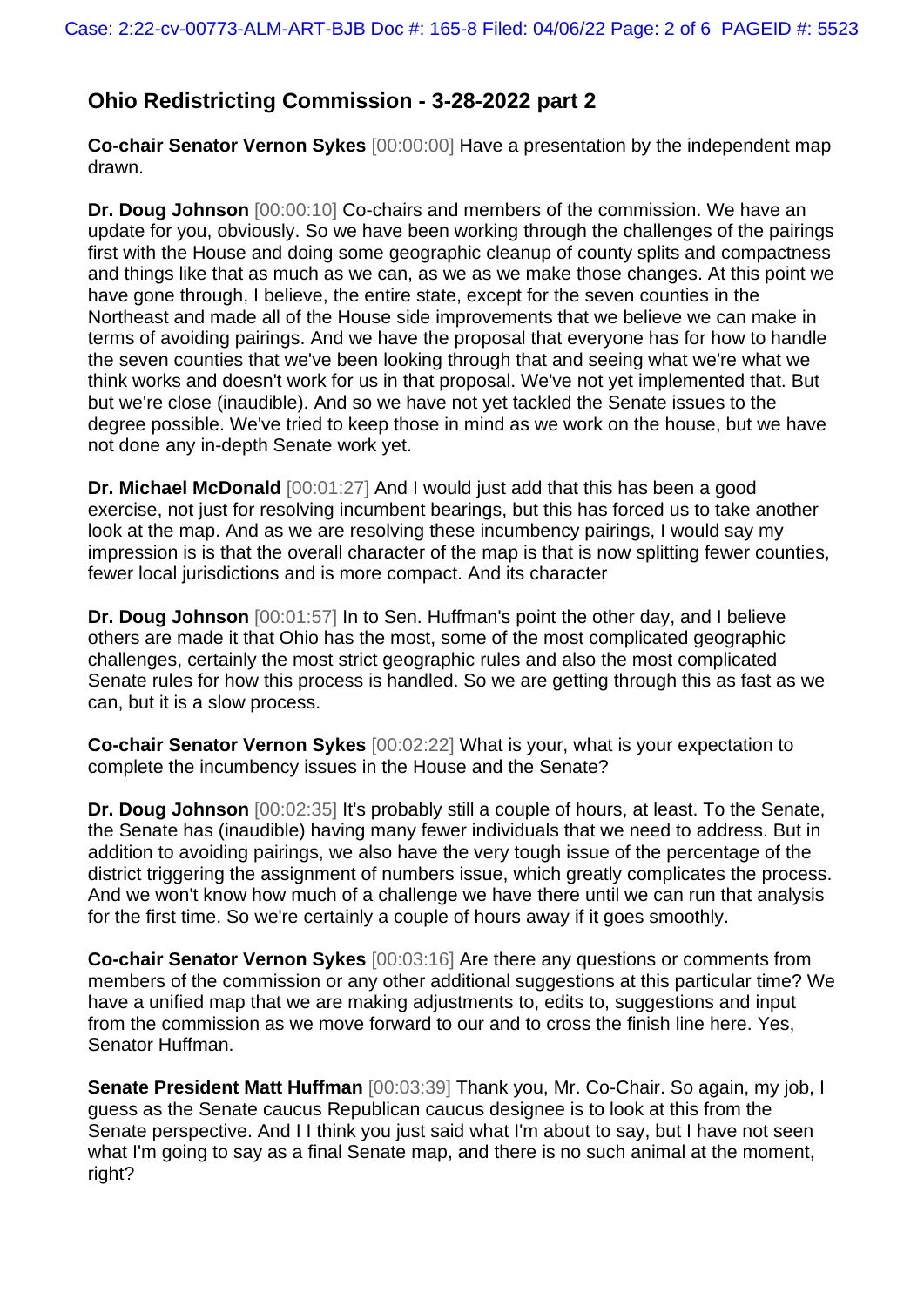**Co-chair House Speaker Bob Cupp** [00:41:51] Well, sometimes health concerns get in the way of things we want to do.

**Co-chair Senator Vernon Sykes** [00:41:55] So just making a suggestion.

**Co-chair House Speaker Bob Cupp** [00:41:59] I got you , but it may not be possible.

**Co-chair Senator Vernon Sykes** [00:42:02] Yes.

**Senate President Matt Huffman** [00:42:03] Yeah, I have. I I don't know if Mr. McDonald needs to leave. I have a few questions here. If you need to leave, that's fine.

**Dr. Michael McDonald** [00:42:12] You need to wait. So I do deeply apologize for that. And I'd be happy to speak with you via phone if if you have questions, further questions for me.

**Senate President Matt Huffman** [00:42:24] All right.

**Dr. Michael McDonald** [00:42:24] So I apologize. And I do appreciate I do appreciate all the work of the staff here. I know we've argued sometimes, we're actually friends, so you know. And so I appreciate the work that Doug has done and I certainly appreciate the hard task that you, the commissioners have been given. And I know I wish we could accomplish everything, but unfortunately we're given a limited amount of time. And and so we are where we are, and hopefully it'll be a product that the you will find acceptable and the court will find acceptable.

**Co-chair Senator Vernon Sykes** [00:43:01] Thank you very much for your service, and we'll be in touch.

**Senate President Matt Huffman** [00:43:06] Thank you. Mr. co-chair.

**Co-chair Senator Vernon Sykes** [00:43:17] Yes.

**Senate President Matt Huffman** [00:43:18] If I could. Yes, yes. And I just. Mr. DeRossi is not doing well. And I asked him kind of had to make him leave last night. And he is. He's at the BWC building, is able to work on computer maps and things like that. But he's wearing a mask and I don't.

# **Co-chair Senator Vernon Sykes** [00:43:41] Is he ok?

**Senate President Matt Huffman** [00:43:41] Will not well. Well, in my view, he's not OK, but he's also seems to be superhuman when, at budget time and drawing map time, he sleeps about three hours a night, so he's not going to be able to be in the room. And that's that's not a good idea. But Mr. Springhetti is around. And so. And I just Auditor Faber indicated his staffer was there most of the day also. So I don't. I was down there to ask for some specific things and talk about this section five thing. So I don't know who has been in and out, but I just I want to make that clear that this isn't a situation where we're not fully participating, in fact. And I think that we are. I did want to talk a little bit about our timing. Leader russo brought up the and so the court order requires that we have this final product to the Secretary of State today, March 28th, which, if we want to give ourselves a little leeway, means 11:30. In case something happens, someone trips going up the stairs or whatever it may be. There are a series of things that need to be done by the commission, by their staff. In order to send it to the secretary of state once we have adopted a map and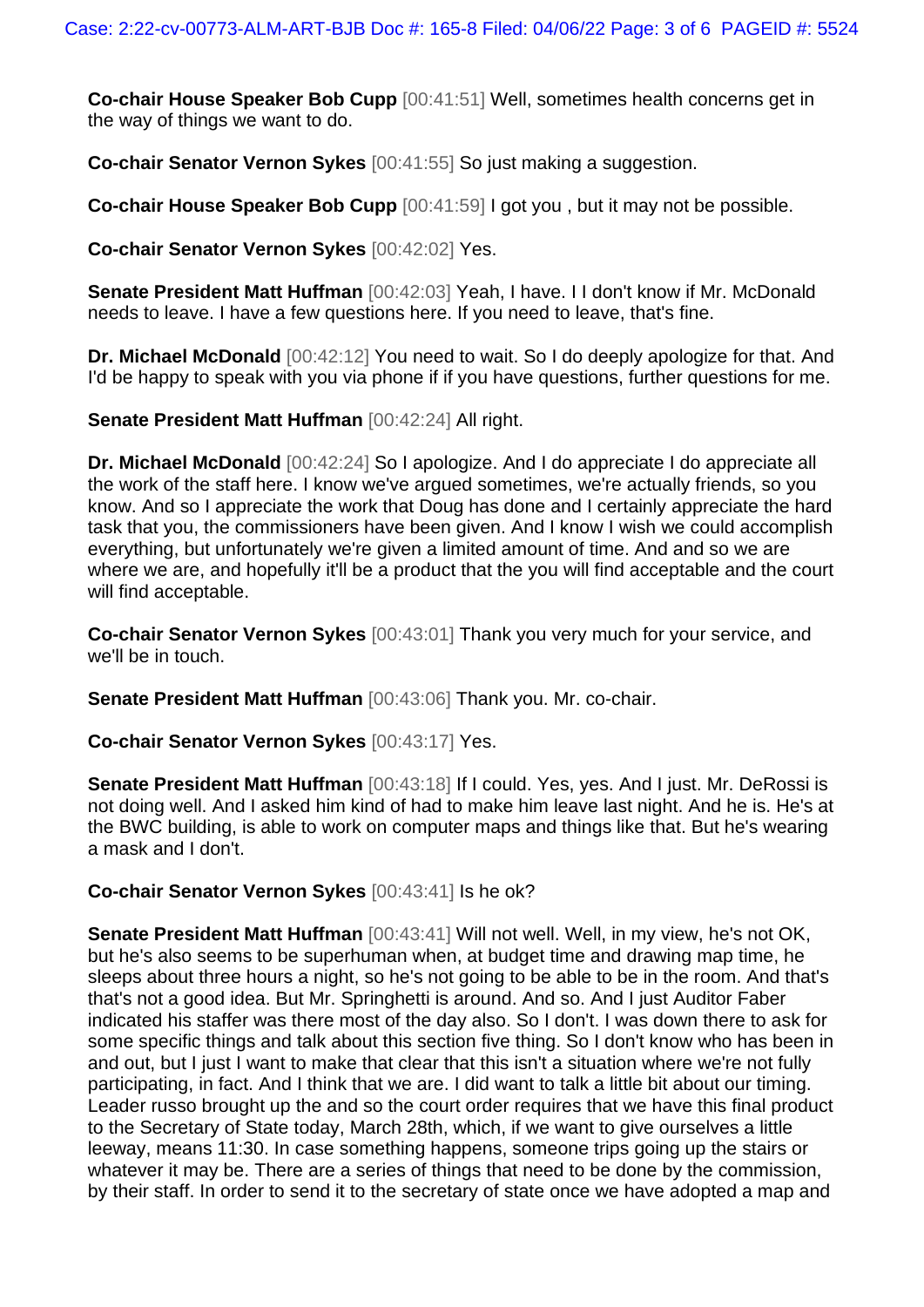I'm just going to run through those real quick, we have to do a block assignment file for house districts, which includes an Excel spreadsheet, block assignment files for Senate districts, an Excel spreadsheet. Statewide House district map. Statewide Senate district map. District statistics and Senate assignments or groupings. That's that Section five business we talked about, and finally shape files for House and Senate districts. I am told that that takes our staff once the commission says we have a map that takes about an hour to prepare all of that. So our goal is to get it to the secretary of state by 11:30. We have to pass in that by 10:30. Now, and I'm perfectly willing to work till 10:30 or 12 or 1:00 or whatever, but we're not going to comply with the court's order. If if we're working here at one o'clock in the morning, that'st past. And obviously the court is serious about the deadline. And you know, everyone else is, of course, waiting for us to get the work done. I just wanted to comment. So as of five o'clock today, well before I do that, I just want to say I think that Mr. McDonald and Mr. Johnson have done extraordinary work in five days, as have the staff and frankly, as has the commission in multiple meetings, not only these meetings, but phone conversations back and forth. And I particularly the co-chairs with all of the process and all of that. So that's been extraordinary. Perhaps the map, the commission mapmakers would not have been as readily able to sign on if they knew the fact that Ohio has one of the most complex political geographies in the country, even if we're only the thirty fifth largest state and we have the most, I think I've been told the most complex redistricting rules of of any state. That's why these things take longer than five days. One of you remarked in the last few days, if we simply would have been able to take the Republican version in the Senate version or Democratic version and merge those, we could have gone off to a better start. But the of course, the court required that there be an entirely new map started so that that made it difficult. So you're taking a process that the under the Constitution typically would take seven to eight to 10 weeks in trying to do that in five days. And I think that's a nearly impossible feat. Well as of five o'clock, we do not have a Senate map to consider. And you're nodding. Mr. Johnson, I want to make sure I got that right. As of five o'clock, we cannot confirm that we have a constitutional house map with maybe five hours or so to go in our process. One of the staffers pointed out to me that Knox County, which is a small county of about 60,000 people, is actually split in three ways. I don't think any of maps submitted by the public or any of the commission members did that. You know, we have the where feasible language. No county should be split more than once and why small counties split three times. There's probably a reason and all the machinations. So given that I also want to say, obviously, the court is very, very serious about getting these maps, getting a map to them on time. And I'm concerned based on on on the description of the process that that's going to happen. So I think we need a failsafe. I think we need something else for the commission to be able to vote on. And so I'm going to move Mr. Co-Chair that the Commission mapmakers be directed to work individually or jointly. It may be individually at this point since Mr. McDonald isn't on staff but work individually or jointly with the staff of all the commissioners who choose to participate to draft constitutional changes to the map passed by the Commission on February 24th. Such such changes shall be done in a manner to make the February 24th map plan more closely comport with the decisions of the Supreme Court. We don't want you to stop working on this, but we have to have a product to vote on and further, my motion will say the changes shall be given to this commission by 7:00 p.m. tonight for review and we want to be able to review it. Debated it, vote on it. And that's my motion, Mr. Co-Chair.

# **House Minority Leader Allison Russo** [00:50:08] Objection.

**Co-chair House Speaker Bob Cupp** [00:50:12] I'll second it.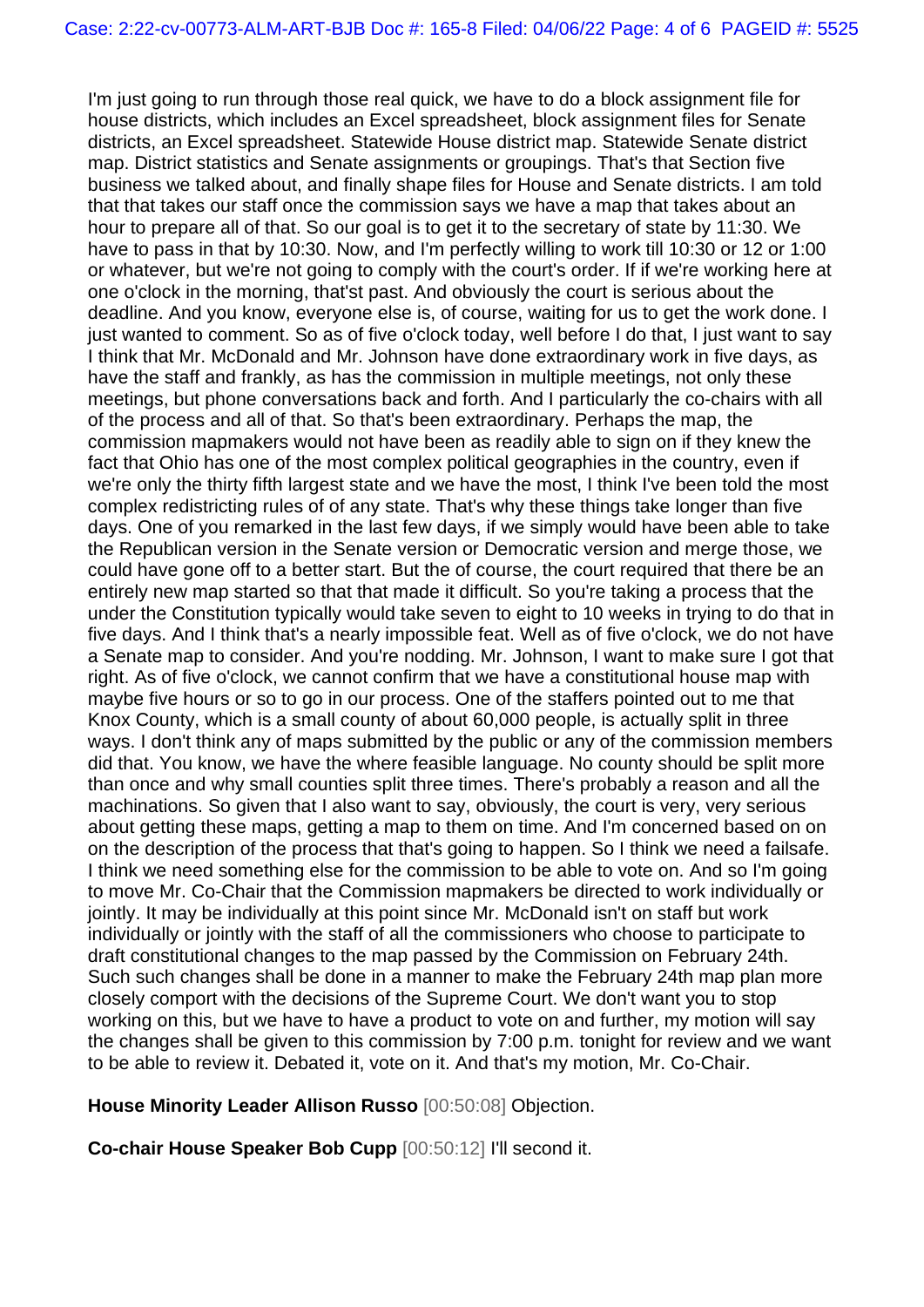**Co-chair Senator Vernon Sykes** [00:50:16] Discussion. First, I'll start out with that is ridiculous. Yeah, all the time, money and resources we've put into coming up with a constitutional map. We have independent mapmakers. Each of them have drawn separate and apart constitutional maps that comply with the court order. They've put together a unified map that just need edits that we can make in this time period to comply with the requirements. To distract us, the staff and the independent map drawer to divert to some other tasks is ridiculous, contrary to the directive, contrary to the spirit and the direction of the court. Other comments.

#### **House Minority Leader Allison Russo** [00:51:35] Mr Co-chair.

**Co-chair Senator Vernon Sykes** [00:51:35] Leader Russo,

**House Minority Leader Allison Russo** [00:51:37] Thank you, Mr Co-Chair, I strongly object to this. I mean, this is a classic. Keep a map in the can and bring it out at the last minute. This is so disingenuous of members of this commission to even suggest that this would be the the process that we would use moving forward. The court has ordered us to create a map as a commission starting from scratch, and that is what we have done, and we have brought in these outside independent app makers who has spent an enormous amount of time, we as a commission and our staff to totally undercut that at this point, no one is, I think, again, a slap in the face to Ohio voters and completely disregarding the court order. And I will tell you that we can work as long as we need to. The court would much rather us work and finish this job than to again submit another unconstitutional map that is not drawn by the entire commission and or submit nothing. So I would encourage that we let our map maker and that makers and our staff continue working. This is an achievable thing that can be done. If you're telling me that you suddenly can whip up a map and make changes by seven o'clock, certainly these map makers can get done what they need to do before we need to meet at 10:30, if we need to be it later than that than we should, if we even have to go past midnight. I bet the court will be OK if we are a few hours late as long as we get this job done. Otherwise, we will be in contempt again or possibly held in contempt of not following the court's order.

**Senate President Matt Huffman** [00:53:21] Mr. co-chair.

# **Co-chair Senator Vernon Sykes** [00:53:22] Secretary LaRose

**Secretary of State Frank LaRose** [00:53:25] Yeah, just a practical consideration, and I think going back to last year even reminded all of us continuously about the logistics of elections administration and some of the timelines we operate under. I think it's clear to all involved that have been following this process. At this point, any map passed by this commission is not possible to put on a May 3rd ballot. The time has already passed for that to be accomplished. And so depending on what the desire is of the General Assembly as it relates to election dates, or potentially if the federal court changed it, I suppose would be an option as well. But whatever was passed from this commission, the fewer changes that are made, the more likely it is that we can implement them sooner. And so it's just something to think about. If there are, if there is a desire to look at the February 24th map and modify off of that, the fewer changes made would be the sooner that we could implement it as far as reprogramming voter registration systems at County Board of Elections and that kind of thing.

**House Minority Leader Allison Russo** [00:54:34] Mr. Co-Chair.